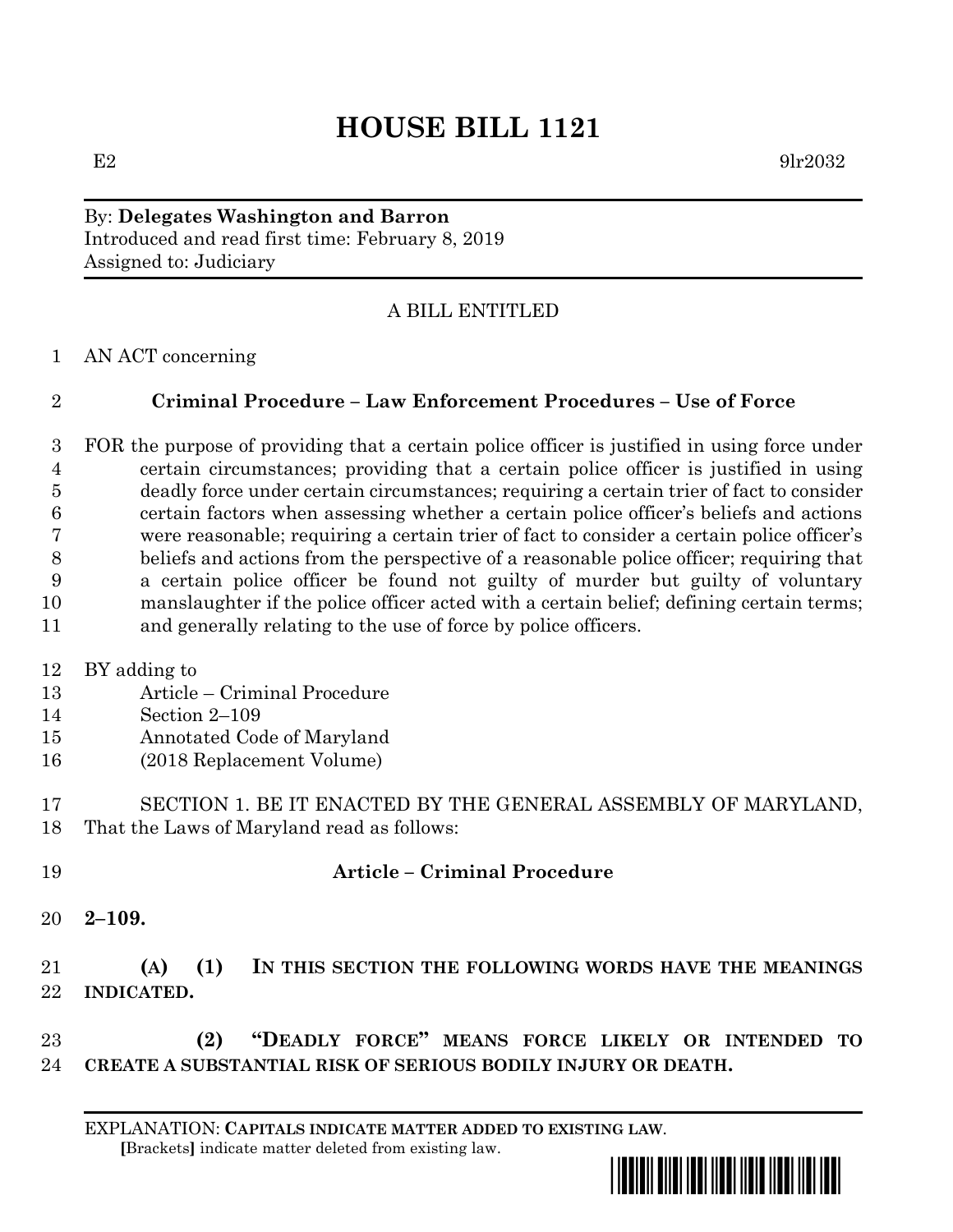**(3) "DEADLY WEAPON" MEANS AN OBJECT, USED OR INTENDED TO BE USED, THAT IS LIKELY TO CAUSE SERIOUS BODILY INJURY OR DEATH. (B) EXCEPT AS PROVIDED IN SUBSECTION (C) OF THIS SECTION, A POLICE OFFICER IS JUSTIFIED IN USING FORCE AGAINST A PERSON IF: (1) (I) 1. THERE IS PROBABLE CAUSE TO BELIEVE THAT THE PERSON COMMITTED A CRIME; AND 2. THE FORCE IS USED TO PREVENT THE PERSON'S ESCAPE FROM LAWFUL CUSTODY; OR (II) THE FORCE IS USED TO PREVENT THE COMMISSION OF A CRIME; AND (2) THE POLICE OFFICER USES NO MORE FORCE THAN WHAT IS REASONABLY NECESSARY TO EFFECTUATE AN ARREST. (C) A POLICE OFFICER IS JUSTIFIED IN USING DEADLY FORCE IF: (1) THE POLICE OFFICER REASONABLY BELIEVES THAT DEADLY FORCE IS NECESSARY TO PROTECT THE POLICE OFFICER OR ANOTHER PERSON FROM THE THREAT OF SERIOUS BODILY INJURY OR DEATH; AND (2) THE POLICE OFFICER'S ACTIONS ARE REASONABLE GIVEN THE TOTALITY OF THE CIRCUMSTANCES. (D) A TRIER OF FACT SHALL CONSIDER THE FOLLOWING FACTORS AS PART OF THE TOTALITY OF THE CIRCUMSTANCES WHEN ASSESSING WHETHER THE POLICE OFFICER'S BELIEFS AND ACTIONS WERE REASONABLE: (1) WHETHER THE INJURED OR DECEASED PERSON: (I) POSSESSED OR APPEARED TO POSSESS A DEADLY WEAPON OR AN OBJECT THAT COULD BE USED AS A DEADLY WEAPON; AND (II) REFUSED TO COMPLY WITH A POLICE OFFICER'S ORDER TO FORFEIT AN OBJECT BELIEVED TO BE A DEADLY WEAPON, OR ANY OTHER ORDER REASONABLY RELATED TO PUBLIC SAFETY PRIOR TO THE POLICE OFFICER USING DEADLY FORCE; (2) WHETHER THE POLICE OFFICER ENGAGED IN DE–ESCALATION** 

#### **HOUSE BILL 1121**